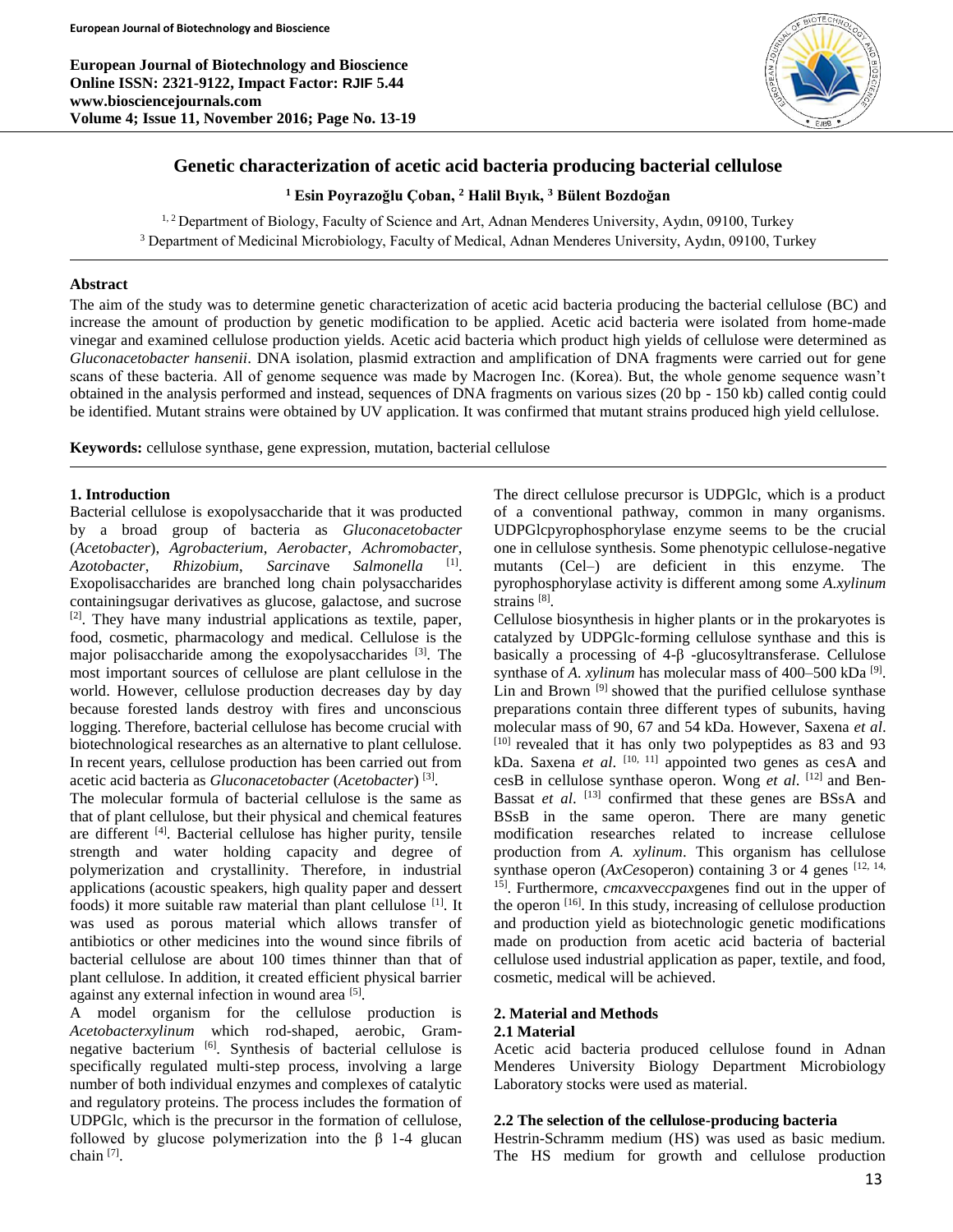#### **European Journal of Biotechnology and Bioscience**

comprised 20 g/l glucose, 5 g/l yeast extract, 5 g/l polypeptone, 2.7 g/lNa2HPO<sup>4</sup> and 1.15 g/lcitric acid. The pH of the HS medium was adjusted to 6.0 with 1.0 M HCl. For preculture, stock culture was inoculated into 100 ml of the basal medium in a 250 ml Erlenmeyer flask, and culture was incubated at 30°C for 48 h under static conditions. The culture was started by inoculating 1% of the culture supernatant from preculture. For static-flask fermentation, cultivations were performed at 30°C for 7 days under static conditions. After cultivation, cultures observed formation of cellulose were selected <sup>[18]</sup>. Strainproducted the highest cellulose was determinated as *Gluconacetobacterhansenii* HE1 and carried on with this strain to research.

#### **2.3 DNA and plasmid isolation**

DNA isolation was carried out with classical phenolchloroform method according to Gonza´lez *et al*. [19]. Gene Mark Pasmid Miniprep Purification Kit was used for plasmis isolation<sup>[20, 21]</sup>.

## **2.4 Amplification of DNA fragments with PCR**

The regions encoding cellulose synthase a gene characterizated from *Gluconacetobacterxylinus*strains were compare with Clustal W and primers were designed from homologous regions. Selected fragments of 512 bases were researched by PCR in strains inferedcellulaseactivity [12, 15]. Primers used to scan the bcsA gene were as follows:

> bcsAF 5'ctatatagttggagcgctg 3' bcsAR 5' acaaggatatagacattcac 3'

#### **2.5 Mutant isolation**

Mutant isolation was realised according to De Wulf [22]. The medium containing D-glucose (%2), yeast extract (%1), KH<sub>2</sub>P04, (%2.5), K<sub>2</sub>HP0<sub>4</sub> (%2.5), MgSO<sub>4</sub>.7H<sub>2</sub>O (%0.5) was prepared for mutant isolation and bacteria was inoculated to medium. The cultures were incubated at  $30^{\circ}$ C for 12 days under static conditions. After, the formed cellulose pellicle was aseptically transferred to sterile petri dish. The petri dish was placed on a rotary shaker at 30°C under 200 rpm overnight. The cells removed from cellulose fibre and washed twice. The cell suspansion was transferred to a petri dish which was placed on a magnetic stirrer in a laminar flow cabinet. UV lamp (254 nm) was placed 10 cm above the medium surface and the mixing of the solution was performed homogeneously by stirring with a magnetic bar at 2 hours. After, a solution sample was taken and serially diluted in sterile 0.85% NaCl. From the dilution series was plated on agar based mutation medium and incubated at  $30^{\circ}$ C for 8 days. At the end of time, the numbers of forming colonies werecounted [22].

#### **2.6 Qualitative detection of mutant isolates**

Congo red (25mg/l) and fluorescent brightener (Calcofluor White M2R) (%0, 02) HS agar medium on plates were prepared for qualitative detection of mutant isolates. Selected colonies were plated on Petries and incubated at 30 °C for 72 h. After, the forming colonies in HS Agar plates containing Calcofluor White M2R were examined under UV light (254 nm) [23] .

# **2.7 Production and purification of cellulose from selected colonies**

Production of cellulose from selected colonies was carried out according to Son *et al*. [18].The forming cellulose pellics on HS medium was separated from supernatant and was treated with 4% (w/v) NaOH solution at 80 $\degree$ C for 1 h to eliminate bacterial cells or medium components. Pellicle was rinsed with 6% acetic acid until the pH of water became neutral. The purified cellulose was dried at  $80^{\circ}$ C and then weighed  $^{[24]}$ .

#### **3. Result and Discussion**

## **3.1 Genome sequence analysis**

DNA samples isolated for whole genome sequence was send to Macrogen Inc. (Korea). However, the whole genome sequence wasn't obtained in the analysis performed and instead, sequences of DNA fragments on various sizes (20 bp - 150 kb) calledconting could be identified. The contig-46 data was given in below as cellulose synthase operon.

#### **Cellulose synthase operon protein D**

>atgacaatttttgagaaaaaaccggatttcaccctgtttcttcagaccctgtcatgggaa attgatgatcaggtcgggatcgaggtcaggaacgagctcctgcgtgaggtcggacgg ggcatgggcacgcgcatcatgccgccgccgtgccagaccgtggacaagctgcagat cgaactgaacgcgcttctggccctgatcggctggggcaccgttacgctcgaactcctca gcgaggaccagtccctgcgcatcgtgcatgaaaacctgccgcaggttggcagcgcgg gcgaaccttcgggcacgtggctggctccggtgctggaggggctgtatggccgctggg tgacgtcgcaggcgggtgcgtttggtgattatgtcgttacacgcgatgtggacgccgag gatctgaatgctgttccgcgtcagaccatcatcatgtacatgcgcgtgcgcagttccgcg acctga

MTIFEKKPDFTLFLQTLSWEIDDQVGIEVRNELLREVGR GMGTRIMPPPCQTVDKLQIELNALLALIGWGTVTLELL SEDQSLRIVHENLPQVGSAGEPSGTWLAPVLEGLYGRW VTSQAGAFGDYVVTRDVDAEDLNAVPRQTIIMYMRVR SSAT

#### **Cellulose synthase operon protein C**

>atgctgcatgcgcatatggcgctgcgcatcgcctccacgcgcaatattgacctgacga ccgaacagcggctggcctatgccaccgaatatatgaagatcagcaatcccgttgccgc agcacgcctgcttgcaccgttgggcgatggcagtggaaccgcaacaggttccgcgat gtcgccggatcagcggcagacgctgatgcagttgcgcatgggcatttcggtggcacag tcggacctgctgaaccagcgtggcgatcaggcggcagcgtatgaccaccttgcgccc gcgttgcaggccgatccagaggcgacatcccccaagcttgcgctggcgcgactgtata acgggcgtggcaagtatgggcacgcgctggacatcgaccttgcggttcttcgccataat ccgcaggaccttgatgcgcggcaggccgccgtgcaggccgcggcgaatgacggca aggacaacctggccatgcagctggcgcaggatggggtccagcagtcgccgatggat gcgcgcagctggcttggcatggcggtggcggatcgcgctgtgggccatggcgaccg gacgcttgctgacctgcgccgggcgtatgaattgcgcctgcagcagctcaagatcagt cggggtgatgccatcggcggtgatgaaacgcaggcgactgcgccgccgacggccaa tccgttccgtcgcgatgcatacgggcatgcgctgtcgctgggtgcgcccccgggtgag aacgggtacagcacggcaggaagcgtgcccgagatttcggaccagatgctgtcctcc atcaacgggcagatccataccctgtccgaagacatggcgccgtctgttgatgccggcct tggcttccgtgtccgttccggcaccccgggcatgggcgcgttgaccgaggcatccgtg ccgatcgtcgggcgcatcccgctgcaggctggtacttcggcgctgacattcacggcca cgccaaccttcctgacgtcggggcacctgccgcagaccgggtatgatataccgcgtttc ggcaccaacctgttcgcgctggagcggaacctgcagaaccagaacaacagcgcgga acatcgcatcaataccgatacgatcgggcgcgaggcaggtgtggcgcctgatgtccgc tttgccaataactgggtcagtgccgatgtcggtgcttcgcctctgggctttacgctgccga acgtgatcggtggtgttgaattcgccccgcgtgtcgggcctgtgaccttccgtgtcagtg gggaacgccgctccattaccaacagcgtcctgtcctatggcgggatgaccgatgccct gaccggcaagaagtggggcggtgttgtcaccaaccacttccatggacaggtcgaggc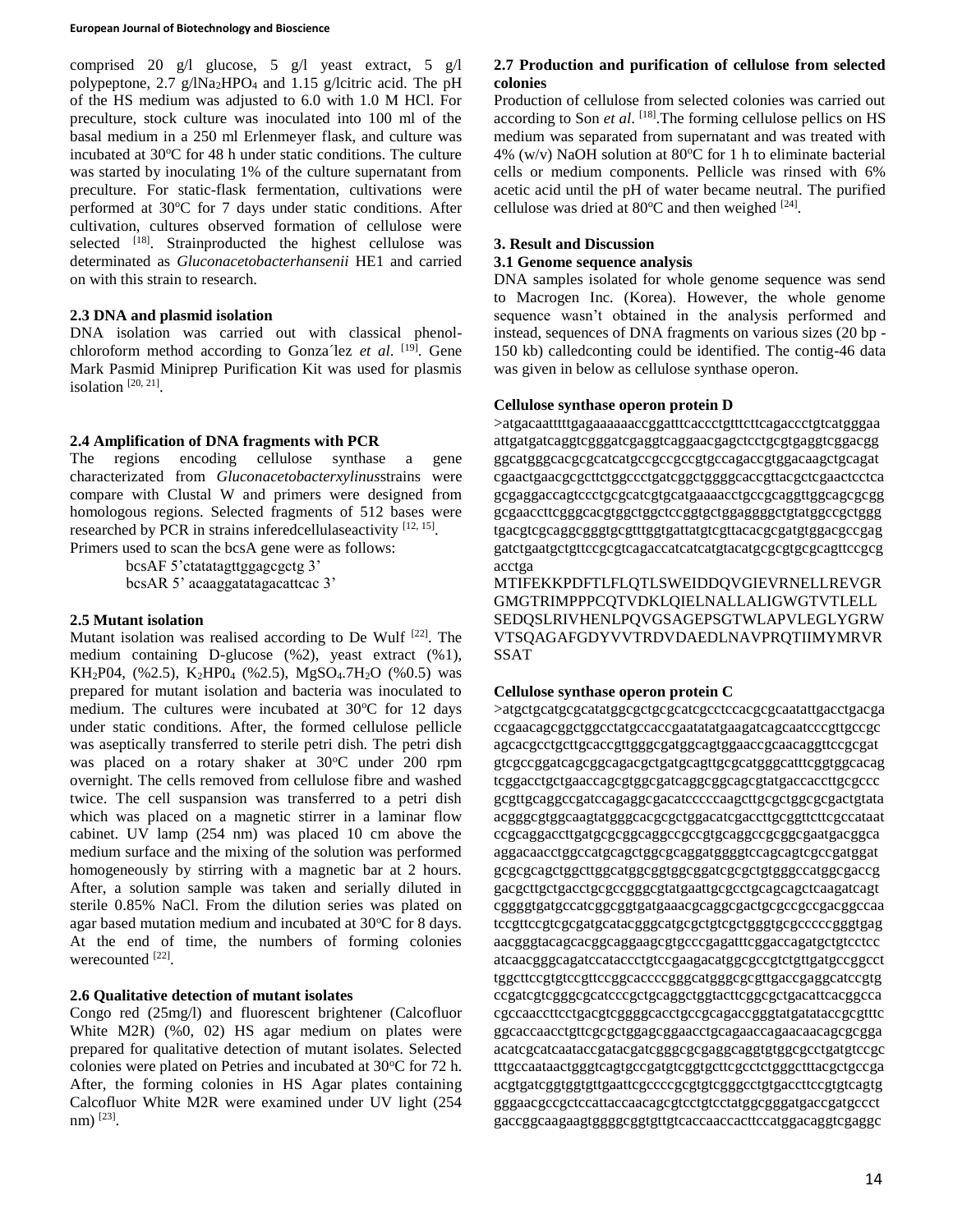cacgttgggcaataccattgtgtatggtggtggtggttatgccatccagaccggccatca tgtccagagcaataccgaagtggaaggcgggctgggggcgaataccctggtttatcgc aaccgcaagcacgaagtgcgtgtcggtgtgaacctgacctatttcggctataagcataa cgaggacttctatacttacgggcagggtggctacttctcgccgcagtcctattttgcggc aacggtgcccgtccggtattccgggcatagtggcctgtttgactgggatgtcaccgggt ccatcgggtatcagttgtttcatgaacacagttcggccttcttcccgaccaatcctgtgtat caggcccttgcgaacgggctggcgggtgtatctactgctgaactatccttggaatcggc caggtatcccggcgatgatgtcggtagccttgttggtggtttcgatggcagggtgggtta tcgcgtcagccattcgctgcgccttgatctgtccggtcgtttccagaaggctggaaactg ggatgagggcggcgccatgatctcggctcactatcttattatggaccagtaa

MLHAHMALRIASTRNIDLTTEQRLAYATEYMKISNPVA AARLLAPLGDGSGTATGSAMSPDQRQTLMQLRMGISV AQSDLLNQRGDQAAAYDHLAPALQADPEATSPKLALA RLYNGRGKYGHALDIDLAVLRHNPQDLDARQAAVQA AANDGKDNLAMQLAQDGVQQSPMDARSWLGMAVAD RAVGHGDRTLADLRRAYELRLQQLKISRGDAIGGDETQ ATAPPTANPFRRDAYGHALSLGAPPGENGYSTAGSVPE ISDQMLSSINGQIHTLSEDMAPSVDAGLGFRVRSGTPG MGALTEASVPIVGRIPLQAGTSALTFTATPTFLTSGHLP QTGYDIPRFGTNLFALERNLQNQNNSAEHRINTDTIGRE AGVAPDVRFANNWVSADVGASPLGFTLPNVIGGVEFA PRVGPVTFRVSGERRSITNSVLSYGGMTDALTGKKWG GVVTNHFHGQVEATLGNTIVYGGGGYAIQTGHHVQSN TEVEGGLGANTLVYRNRKHEVRVGVNLTYFGYKHNE DFYTYGQGGYFSPQSYFAATVPVRYSGHSGLFDWDVT GSIGYQLFHEHSSAFFPTNPVYQALANGLAGVSTAELSL ESARYPGDDVGSLVGGFDGRVGYRVSHSLRLDLSGRF QKAGNWDEGGAMISAHYLIMDQ

## **Cellulose synthase operon protein C**

>gtgacccataaacgatatgcttcgtccctgtccgccggtcttctcgcaacgacctgcgt cgcaggtctgttgctgcaggcgaacggcgcacgggcacagcaggcggcagaggcg caggccccggccagcagcaccaccatgatgcaggcagccaccgttgcccccgccca gagtgggcaggccgcggtggtgcagcggctggtgcagcaggcccgtttctggatgca gcagcaccagtatgaaaatgcgcgccagtccctgcagagtgctgcgcgacttgcacc ggattccgttgatctgctggaggccgagggcgaataccagtcgcatatcggcaatcgtg atgccgcccttgatacgcagcgtcgcctgcatcaggccgcacctggcagcacgtatga aagccagttgaacgacctgctgcatgaacaggcgatttcccagccggaccttgcgcat gcgcgctcgcttgccgcatccgggcacagcgatcaggcggtggaagcgtaccagca cctgttcaatggttcgacgcccacgccttcgctcgcggttgaatattaccagacgctggc tggcgtctcggggcaggccggcacggcacaggatgggctgatccgtctggtcaaggc caatccttccgatttccgggcgcaactggcgcttgcgcaggtcctgacctatcagcccg gcacccggatggaggggctgcagcggcttcaggcgctccagaagtaccagtcttccg ccccggtggaggctgcgacggcggaaaaatcatatcgccagacgctgtcatggttacc ggttacacccgaaacactgccgttgatgcagaaatggctggatgcacatccatccgaca gcgcattgcggacccatatggcagaaccggcaggcgggccgccggataaaggcgc gctggcgcggcaggacgggttcaaggcgttgaacgccggacgtctgtccgcagccc aggccgcgttccagagcgcactgaacctgaatgccaaggacggcgatgccctgggc ggccttggccttgtcgccatgcgcgcgggccataacgaggaagcgcatcgttacctcg aagacgcgatcgcggctgatcccaagaatgcggcgcactggcgtccggcactggctg gcatggccgtgggcgaggaatatggcagcgtccgtcgcctgatcgccagtggacaga cacaggaagccgaacagcgcctgatgacgctggcgcgtcagcccggacagtccgag ggcgcgacccttatgctggcggatttgcagcgcagcacgggccagaccggcgaggc cgagcgcaattaccgggcgatcctggcgcgcaatggtgacaatcccatcgcactgatg ggactggcccgtgtgctgatgggtgaaggccaggagaacgaagcgaacgcccttctg tcgcgccttggtggtcgctatagcgaccaggtgcagcagatcgaggtttcgggcatcat ggccgaagctgcccgcacgtcggattcagcgcagaaggtcagccttctgcggcaggc catgaccaaggccccggatgacccgtggttgcgcatcaaccttgccaatgcgctgcaa cagcaaggtgacagcgcggaagctgccaatgtcatgcgtccgcttctgaccagcccg cgtacgccggccgattatcaggcggcgatcctgtatgcgtccggcaatggcaatgata cgctggcgcgccgtttgcttgcgggactgtcgccggatgactattccccggccatccgc

accattgccgatgaaatggcgatcaaggccgatctggccagccgcctttcgatggtttc gaatcccacgccgcttgtgcgcgagnggtga

MTHKRYASSLSAGLLATTCVAGLLLQANGARAQQAAE AQAPASSTTMMQAATVAPAQSGQAAVVQRLVQQARF WMQQHQYENARQSLQSAARLAPDSVDLLEAEGEYQS HIGNRDAALDTQRRLHQAAPGSTYESQLNDLLHEQAIS QPDLAHARSLAASGHSDQAVEAYQHLFNGSTPTPSLAV EYYQTLAGVSGQAGTAQDGLIRLVKANPSDFRAQLAL AQVLTYQPGTRMEGLQRLQALQKYQSSAPVEAATAEK SYRQTLSWLPVTPETLPLMQKWLDAHPSDSALRTHMA EPAGGPPDKGALARQDGFKALNAGRLSAAQAAFQSAL NLNAKDGDALGGLGLVAMRAGHNEEAHRYLEDAIAA DPKNAAHWRPALAGMAVGEEYGSVRRLIASGOTOEAE QRLMTLARQPGQSEGATLMLADLQRSTGQTGEAERNY RAILARNGDNPIALMGLARVLMGEGQENEANALLSRL GGRYSDQVQQIEVSGIMAEAARTSDSAQKVSLLRQAM TKAPDDPWLRINLANALQQQGDSAEAANVMRPLLTSP RTPADYQAAILYASGNGNDTLARRLLAGLSPDDYSPAI RTIADEMAIKADLASRLSMVSNPTPLVREX

# **Cellulose synthase catalytic subunit [UDP-forming]**

atggggaaaattctttccattcgcggtgctgggctgattattggtgtttttggcctgtgtgcg ctgattgcggctacgtccgtgaccctgccgccagaacagcagttgattgtggcatttgta tgtgtcgtgatcttttttattgtcggtcataagcccagccgtcggtcccagattttccttgaa gtgctgtcagggctggtttcgctgcgctatctgacatggcgcctgacggaaacgctttca ttcgatacatggttgcagggtctgcttgggacaatgcttctggtggcggaactttacgccc tgatgatgctgttcctcagctatttccagacgatcgcgccactgcatcgtgcgcctctgcc gctgccgccgaaccctgacgaatggcccacggtcgatatcttcgtcccgacctataacg aagaactgagcattgtccgcctgacggtgctgggatcactggggattgactggccacc ggaaaaggtgcgggttcatatccttgatgacggccgccgtcctgaattcgccgcctttgc cgctgaatgtggcgcgaattatatcgcccgcccgacgaacgaacatgcaaaggccgg taatcttaactatgccattggtcataccgatggtgattacatcctgatctttgactgcgacca cgtcccgacccgcgccttcctgcagttgacaatgggctggatggtcgaagacccgaag atcgcgctgatgcagaccccgcatcacttctattcccccgacccgttccagcggaacct gtcggctggttatcgcaccccgcccgaaggcaacctgttttatggcgtggtgcaggatg gcaacgatttctgggatgcgaccttcttttgcgggtcatgtgcaatcctgcgtcgcacgg cgattgagcagatcggcggctttgcaacccagaccgtgaccgaagacgcgcataccg cactcaagatgcagcgtctgggctggtccacggcctatctgcgcatcccgcttgccggt ggtctcgcaacggaacgcctgatcctgcatatcggacagcgcgtgcgctgggcgcgt gggatgctgcagatcttccgcatcgacaatcctctgttcgggcgtggcctgtcatgggg gcagcggctttgttacctgtcggccatgacgtcgttcctgttcgctgtcccgcgcgtcatc ttcctgagctccccgctggcgttcctgttctttgggcagaacatcattgccgcgtcgccgc tcgcgctgctggcctatgccattccgcacatgttccacgccgtcggcacggcgtcgaag atcaacaagggctggcgctactccttctggagtgaggtctatgaaaccaccatggcgct gttcctggtgcgcgtgacgattgtcaccctgctcagcccttcacgtgggaagttcaacgt gacggacaagggcgggttgcttgaaaaaggttatttcgaccttggcgccgtctacccga acatcatccttggcctgatcatgttcggcggtctggcgcgtggtgtctatgaactgtctttc ggccatctcgaccagatcgccgaacgtgcctacctgctgaactccgcctgggcgatgc tcagcctcatcatcatccttgcggccatcgccgtggggcgtgaaacacagcagaaacg caacagccatcgcatccccgcaaccatcccggtggaagtggcgaatgccgatgggtc catcatcgtgacgggcgtgaccgaggacctgtccatgggtggggccgcggtgaagat gtcatggcctgcgaagctgtcggggccgacgccggtttatatccgtactgtccttgacg gggaggaactgatccttcccgccagaatcatccgtgctggcaacgggcgggggatctt catctggacgattgataacctgcagcaggaattctcggttatccgtctggtgttcggccgt gccgatgcatgggttgactggggcaattacaaggccgaccgcccgctgctcagcctca tggacatggttctcagcgtcaagggcctgttccgttcaagtggcgacatcgtccatcgca gttccccaaccaagccttcggctggcaatgccctgtctgacgatacgaacaacccttca cgcaaggagcgtgtgctgaagggaaccgtgaaaatggtttcgcttctggcgctgctga catttgcttcctcggcacaggcagcgtcagcgcccagggccgtcgcggcgaaggccc cggcccatcagcccgaatcctctgacctgccgccgttgcctgcgctcctgccggccac cagcggcgcggcgcaggcgggtgcgggcgatgccggcgccaatggacccggcag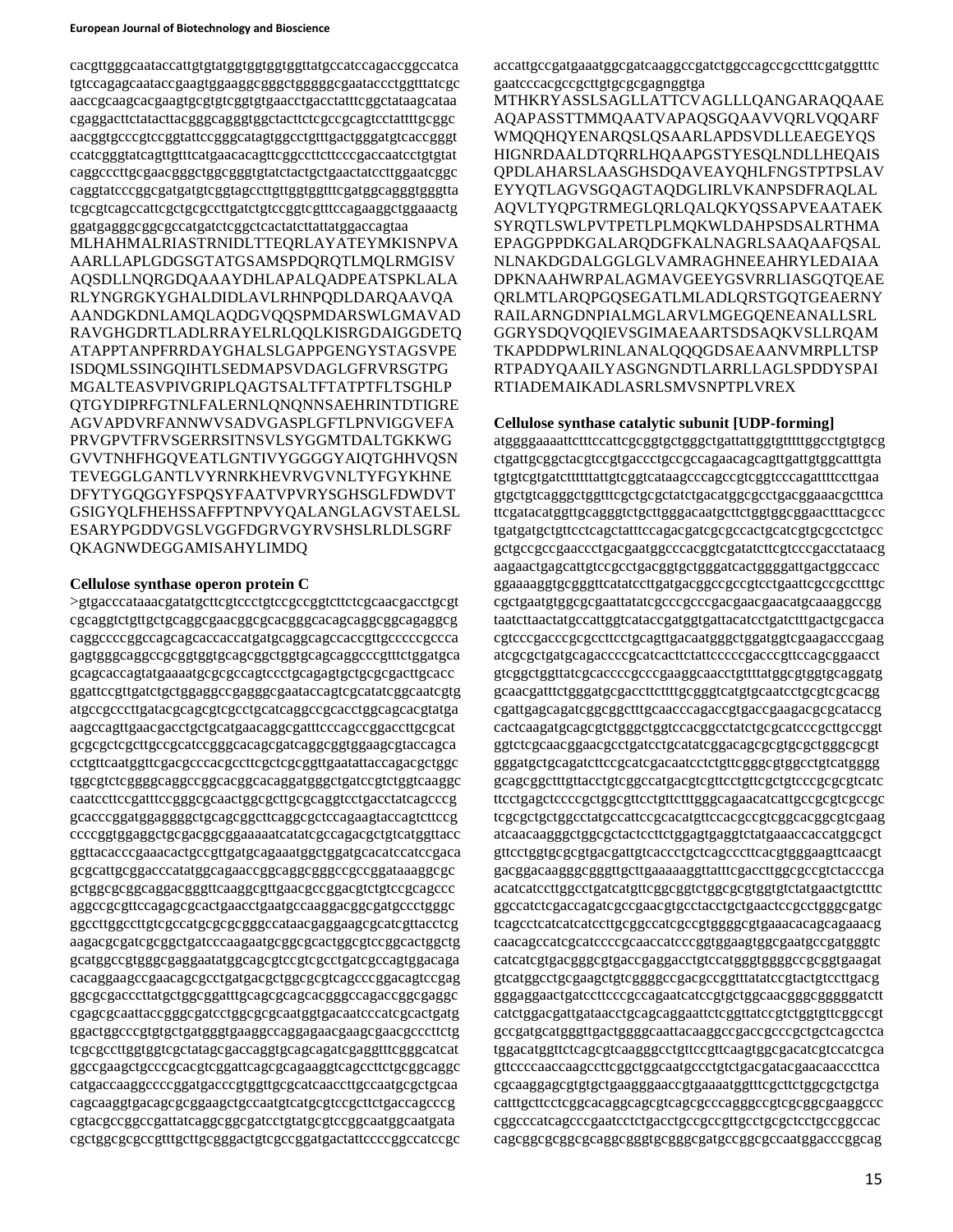#### **European Journal of Biotechnology and Bioscience**

ccccacgggccagcccctggcggccgacagtgccgatgcgctggtggaaaatgcgg aaaatacgtccgatacggcgactgtccataattataccctcaaggatcttggcgccgca gggtccatcacgatgcgtggccttgccccgttgcaggggatcgagttcgggattccctc tgaccagcttgtgacgtccgcgcgccttgtgctgtcgggttcgatgtcgcccaacctgc gtccggaaaccaattcggtcacaatgacgctgaacgagcagtatatcggcacgttgcgt cccgacccggcgcacccgacattcggccccatgtcgttcgagatcaacccgatcttctt cgtcagcggaaaccgtctgaacttcaacttcgcctccgggtcgaagggatgttcggaca tcacgaacgatacgctgtgggccacgatctcgcagaactcgcagcttcagatcacgac aatcgcgctgccgccgcgtcgcctgctgtcacgtctgccgcagcccttctatgacaaga acgtgcgccagcatgttacggtcccgatggtgctggcgcagacctatgacccgcagat actcaagtccgcggggattctcgcttcgtggtttggcaagcagacggacttcctcggcg tgacgttcccggtgtcgtccaccatcccgcagagtggcaacgccatcctgatcggcgtg gccgatgaactgccgaccagcctcgggcggccgcaggtcaatggccctgcggttctc gaactgccgaacccgtcggatgcaaacgccacgatcctggtggtgacggggcgtgac cgtgatgaggtcattaccgcgagcaagggcattgccttcgcgtctgctcccctgccgac cgacagccatatggatgtcgcgccggtcgatatcgccccgcgcaagcccaatgacgc gccatcttttatcgcgatggaccatccggtgcgctttggcgaccttgtaacggcaagcaa gctgcagggaaccggctttacgtccggtgtgctgtcggttccgttccgcattccgcccg atctttatacgtggcgtaaccgcccgtacaagatgcaggtacgtttccgttcccccgcgg gggaggcgaaggatgtcgagaagtcacgtctcgatgtcgggatcaacgaggtttacct gcattcctatccgctgcgcgaaacgcatggcctgattggcgcggttttgcagggtgtcg gccttgcccgccctgcaagcggcatgcaggtgcatgatctcgacgtaccgccgtggac cgtgttcgggcaggatcagttgaacttctactttgacgcgatgccccttgcgcgcggaat ctgtcaaagtggcgcggcaaacaatgcgttccatcttgggcttgacccggattccaccat tgatttttcccgtgcccatcacatcgcccagatgcccaaccttgcctatatggcgacggtc ggttttcctttcaccacctatgccgatctgtcgcagacggcggttgttctgcctgaacacc cgaatgccgcgactgttggcgcctatcttgacctgatggggttcatgggcgcagcgac gtggtatccggttgcgggcgtggacattgtgtcggccgatcatgtcagtgacgttgcgg accgtaacctgctggtgatttcgacgctggcgacaagtggcgagatcgcgccgctgct gtcacgttcatcctacgaagtggcggatggtcatttgcgcacggtgtcgcatgcgtccg cgctggataacgcgatcaaggcggtcgacgatccgctgacggctttccgcgaccgtga cagcaagccgcaggatgtcgatacccccctgacgggtggtgtcggcgcgatgatcga ggcggaatcccccctgacggcgggccgcaccgttctggcgctgctgtcgtctgacggt gcggggctgaacaacctccttcagatgttgggggagcgcaagaagcaggcgaatatc cagggggacctggttgttgcccatggcgaggacctgtcttcgtaccgcacttcgccggt ctatacgatcggcaccctgccgctctggctgtggccggactggtatatgcacaacagac cggttcgtgtgctgcttgtcggcctgttgggatgtattctgatcgtcagtgttcttgcacgg gctctggcgcggcatgcgacccggcgtttcaagcagcttgaggatgagaggcgcaag tcgtga

MGKILSIRGAGLIIGVFGLCALIAATSVTLPPEQQLIVAF VCVVIFFIVGHKPSRRSQIFLEVLSGLVSLRYLTWRLTET LSFDTWLQGLLGTMLLVAELYALMMLFLSYFQTIAPLH RAPLPLPPNPDEWPTVDIFVPTYNEELSIVRLTVLGSLGI DWPPEKVRVHILDDGRRPEFAAFAAECGANYIARPTNE HAKAGNLNYAIGHTDGDYILIFDCDHVPTRAFLQLTMG WMVEDPKIALMQTPHHFYSPDPFQRNLSAGYRTPPEGN LFYGVVQDGNDFWDATFFCGSCAILRRTAIEQIGGFAT QTVTEDAHTALKMQRLGWSTAYLRIPLAGGLATERLIL HIGQRVRWARGMLQIFRIDNPLFGRGLSWGQRLCYLSA MTSFLFAVPRVIFLSSPLAFLFFGQNIIAASPLALLAYAIP HMFHAVGTASKINKGWRYSFWSEVYETTMALFLVRVT IVTLLSPSRGKFNVTDKGGLLEKGYFDLGAVYPNIILGLI MFGGLARGVYELSFGHLDQIAERAYLLNSAWAMLSLII ILAAIAVGRETQQKRNSHRIPATIPVEVANADGSIIVTGV TEDLSMGGAAVKMSWPAKLSGPTPVYIRTVLDGEELIL PARIIRAGNGRGIFIWTIDNLQQEFSVIRLVFGRADAWV DWGNYKADRPLLSLMDMVLSVKGLFRSSGDIVHRSSP TKPSAGNALSDDTNNPSRKERVLKGTVKMVSLLALLTF ASSAQAASAPRAVAAKAPAHQPESSDLPPLPALLPATS GAAQAGAGDAGANGPGSPTGQPLAADSADALVENAE NTSDTATVHNYTLKDLGAAGSITMRGLAPLQGIEFGIPS DQLVTSARLVLSGSMSPNLRPETNSVTMTLNEQYIGTL

RPDPAHPTFGPMSFEINPIFFVSGNRLNFNFASGSKGCSD ITNDTLWATISQNSQLQITTIALPPRRLLSRLPQPFYDKN VRQHVTVPMVLAQTYDPQILKSAGILASWFGKQTDFL GVTFPVSSTIPQSGNAILIGVADELPTSLGRPQVNGPAVL ELPNPSDANATILVVTGRDRDEVITASKGIAFASAPLPT DSHMDVAPVDIAPRKPNDAPSFIAMDHPVRFGDLVTAS KLQGTGFTSGVLSVPFRIPPDLYTWRNRPYKMQVRFRS PAGEAKDVEKSRLDVGINEVYLHSYPLRETHGLIGAVL QGVGLARPASGMQVHDLDVPPWTVFGQDQLNFYFDA MPLARGICQSGAANNAFHLGLDPDSTIDFSRAHHIAQM PNLAYMATVGFPFTTYADLSQTAVVLPEHPNAATVGA YLDLMGFMGAATWYPVAGVDIVSADHVSDVADRNLL VISTLATSGEIAPLLSRSSYEVADGHLRTVSHASALDNAI KAVDDPLTAFRDRDSKPQDVDTPLTGGVGAMIEAESPL TAGRTVLALLSSDGAGLNNLLQMLGERKKQANIQGDL VVAHGEDLSSYRTSPVYTIGTLPLWLWPDWYMHNRPV RVLLVGLLGCILIVSVLARALARHATRRFKQLEDERRK S

#### **3.2 Isolation of mutant strains**

The *Gluconacetobacter hansenii* HE1 by exposure to UV for to increase cellulose production the mutant strains were obtained. Selected colonies were plated on HS Agar plates containing Congo red and Calcofluor White M2R and incubated at  $30^{\circ}$ C for 72 h. After incubation, the plates were examined and the numbers of colonies given in Table 1. While cellulose producing mutants were isolated as dark red on HS agar plates containing Congo red, cellulose-negative mutants were isolated as white colonieson HS-Congo red plates (Fig. 1). In addition, cellulose producing colonies were fluoresced when observed under UV-light (Fig. 2).

| <b>Table 1:</b> The numbers of colonies of mutant strains. |
|------------------------------------------------------------|
|------------------------------------------------------------|

| <b>Mutant Isolates</b> | <b>HS Agar Plates</b><br><b>Containing Congo</b><br>Red(25mg/l) | <b>HS Agar Plates</b><br><b>Containing Calcoflour</b><br>(9/60.02) |  |  |
|------------------------|-----------------------------------------------------------------|--------------------------------------------------------------------|--|--|
| <b>Red Colonies</b>    |                                                                 |                                                                    |  |  |
| <b>White Colonies</b>  | 210                                                             |                                                                    |  |  |
| Fluoresce              |                                                                 | 36                                                                 |  |  |
| Non-Fluoresce          |                                                                 |                                                                    |  |  |



**Fig 1:** Image of colonies on HS Agar plates containing congored (25mg/l). A. Cellulose producing mutants as dark red B. Cellulosenegative mutants as white colonies.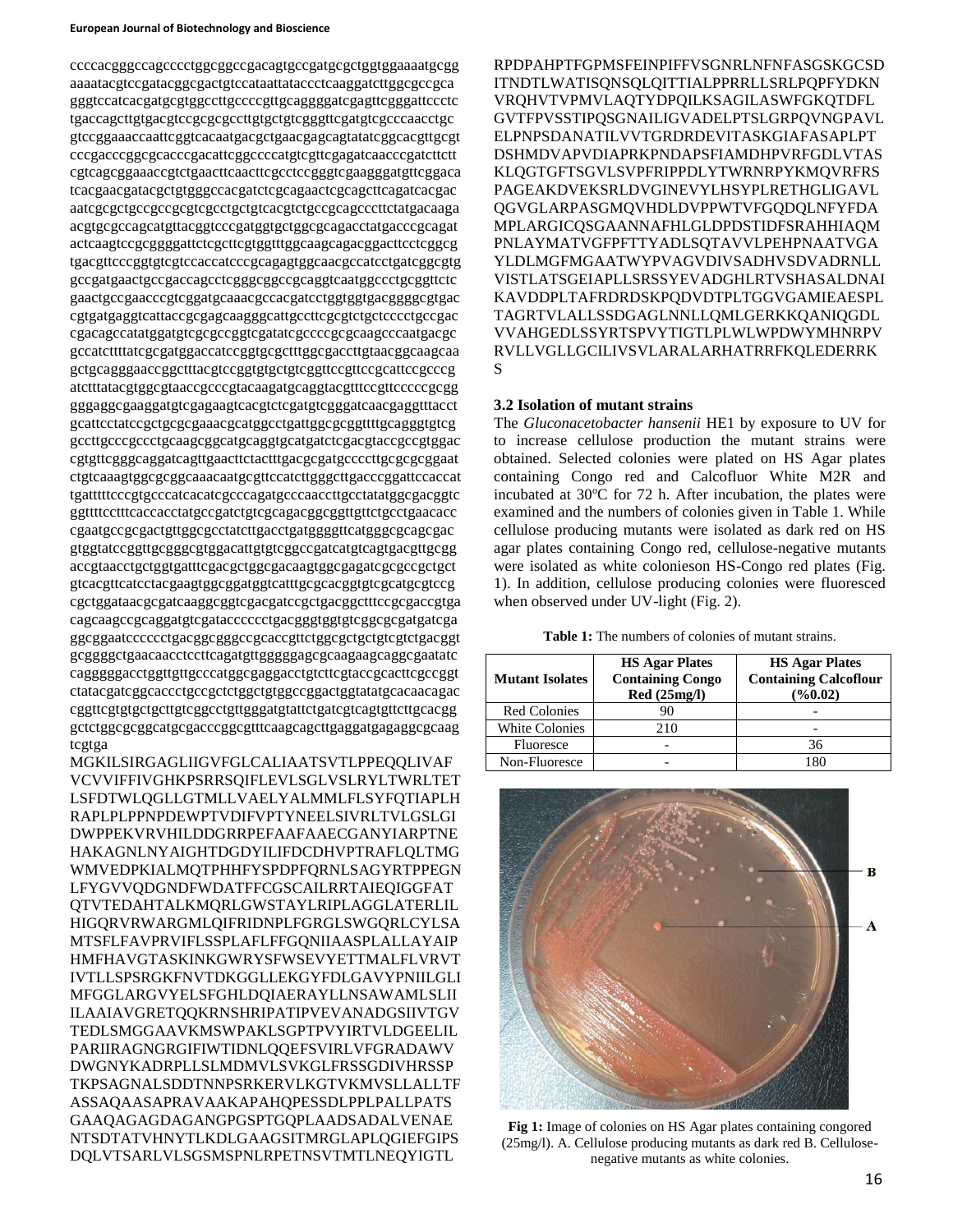

**Fig 2:** Image of colonies on HS Agar plates containing Calcoflour (%0.02). Cellulose producing mutants were fluoresced.



**Fig 3:** Image of cellulose production yield of mutant strains and wild strain. A. Control group, B. Mutant strain 90, C. Mutant strain 97, D. Mutant strain 95

Cellulose production yield of 126 mutant strains were investigated and compared with wild strain as control group. Among these strains, 13 mutant strains showed high cellulose yield (Fig. 3). It was showed that the mutant strains produced more cellulose than the control group as Figure 3.

### **3.3 Genome sequencing analysis all of mutant strain**

Genome sequencing analysis all of mutant strainwas carried out by DONE Genetik & Biyoinformatik A.Ş. Estimated genome size of mutant *Gluconacetobacterhansenii* HE1 strain was 3.6 Mb. In the library preparation step illumine Nextera XT Library Preparation Kit (Cat no: FC-131-1024) was used in this analysis. DNA samples were sequenced in illumine MiSeq ® platform. Ultimately, 719.898 fragment reading and 65x reading deep were obtained in this analysis. The obtained data were seperated to gene regions and aligned as conting. The hypothetical feature genes were excluded to analysis and residual 3129 geneswas examined. Total length of the aligned region is 2.8 Mb. Alignment CLC Genomics Workbench is carried out with the program and the following parameters are used.

> Mismatch  $cost = 4$ Cost of indels  $=$  Linear gap cost Insertion  $\cos t = 3$ Deletion  $\cos t = 3$ Insertion open  $cost = 6$ Insertion extend  $cost = 1$ Deletion open  $cost = 6$ Deletion extend  $cost = 1$ Length fraction  $= 0.7$ Similarity fraction  $= 0.8$ Global alignment  $=$  Yes



**Fig 4:** Diagram the depth of the alignment after align.

After align, variant analysis among obtained readings with reference contins was carried out by CLC Genomics Workbench programand the following parameters are used. The obtained variants were given Table 2.

> Required variant probability= %90.0 Minimum Coverage = 10 Minimum Frequency  $= %70$ Insertion  $\text{cost} = 3$

Deletion  $cost = 3$ Neighborhood radius  $= 5$ Minimum central quality  $= 20$ Minimum neighborhood  $Q = 15$ Read direction filter = Yes Direction frequency  $(\%)=5.0$ Required variant probability= %90.0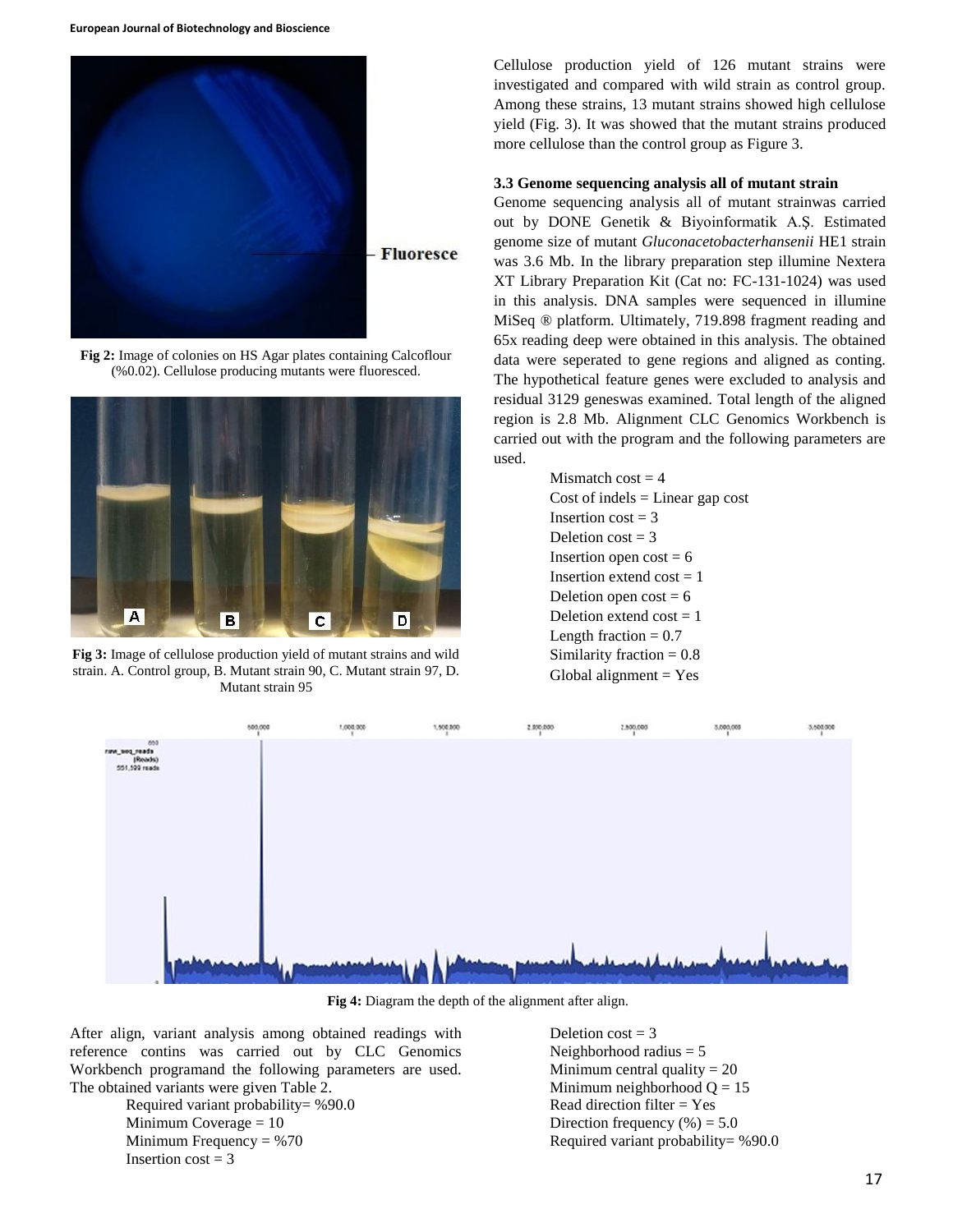| <b>Target Contig</b>                                                                                               |  | <b>Type</b> | Lenght | Reference | <b>Allel</b> |
|--------------------------------------------------------------------------------------------------------------------|--|-------------|--------|-----------|--------------|
| contig_32_3905_1284_diguanylate_cyclase/phosphodiesterase_(GGDEF_&_EA<br>L_domains)_with_PAS/PAC_sensor(s) mapping |  | <b>SNV</b>  |        | А         |              |
| contig_39_25013_27109_Hemeregulated_cyclic_AMP_phosphodiesterase_(EC_<br>$3.1.4.$ - $)$ mapping                    |  | Insertion   | 4      |           | <b>CGCA</b>  |
| contig_39_63511_61448_COG0464:_ATPases_of_the_AAA+_class mapping                                                   |  | Insertion   |        |           | G            |
| contig_26_10029_12077_ClpB_protein mapping                                                                         |  | Insertion   | 4      |           | <b>TCAA</b>  |
| contig_26_10029_12077_ClpB_protein mapping                                                                         |  | Insertion   | 3      |           | <b>CTT</b>   |
| contig_30_59258_57588_Hemeregulated_cyclic_AMP_phosphodiesterase_(EC_<br>$3.1.4.$ -) mapping                       |  | Insertion   | 4      |           | <b>ATCT</b>  |
| contig_54_1594_353_Arabinose_efflux_permeasemapping                                                                |  | Deletion    |        | N         |              |

**Table 2:** List of determined variants in DNA samples.

In studies conducted in recent year's mutation and genetic engineering applications were used to increase cellulose production yield. De Wulf *et al*. [22] showed that obtained mutant strain by UV was producted more cellulose  $(3.3 \text{ g/l})$ than wild strain. Mutant sucrose synthase gene expression was incresed twice cellulose production  $[25]$ . Dgc1 gene was sequenced and obtained mutant strain was producted %36 more cellulose than wild strain [26]. DNA fragments in 14,5 kb lenght of strains as *A. xylinum* ATCC 23769 and ATCC 53582 were cloned and determined nucleotitesequance. DNA fragments sequancedcontain genes as endo-ß-1, 4-gluconaz, cellulose complement protein, cellulose synthase subunits (A, B, C, D) and ß-glucosidaz. At the end of 7 days of incubation, A*. xylinum* ATCC 53582 producted more fivefold cellulose than *A. xylinum* ATCC 23769 [27]. CMC*ax* protein to understand the structural and functional relationship of which endoglukonaz (CMC*ax*) gene is responsable from cellulose synthase and hydrolysis was researched by Kawano et al. <sup>[28]</sup>. The addition of CMC*ax* protein to the culture medium, cellulose production was increased by *A. xylinum*53582<sup>[28]</sup>. Gene fragment encoding pyrroloquinolinequinone glucose dehydrogenase from strain *Gluconacetobacterxylinus* BPR2001 was cloned by Shigematsu *et al.* <sup>[29]</sup>. Mutant of this strain without glutamate dehydrogenase was called as GD-I. Mutant GD-I strain producted 1,7 fold more cellulose than wild strain  $[6, 29]$ .

# **4. Conclusion**

Cellulose production capacities of acetic acid bacteria isolated from wine and vinegar fermentation are different. In vitro factors as pH and temperature with the carbon and nitrogen sources used in the development of bacteria effects cellulose production yield. However, the modifications in responsable genes from cellulose production increase production yield. Due to increase in the amount of product with these genetic modifications, production of cellulose used in many industrial applications has great importance in terms of biotechnological studies.

In this study, genome sequence of *Gluconacetobacter hansenii*  HE1isolated from home-made vinegar was analysed. In additional mutant strains were obtained UV exposured to bacteria to ensure an increase in the cellulose production. As a result, used genetic modifications increased the cellulose production.

# **5. Acknowledgment**

This work as financial was supported by the ADU-BAP (Project no: FEF-12009).This work was carried out by Adnan Menderes University Biology Department, Microbiology Laboratory and Department of Medicinal Microbiology, Faculty of Medical.

# **References**

- 1. Shoda M, Sugano Y. Recent advances in bacterial cellulose production. Biotechnology and Bioprocess Engineering. 2005; 10:1-8.
- 2. Sutherland IW. Structure-functionrelationship in microbialexopolysaccharides. Biotechnology Advances, 1994; 12:393-448.
- 3. Sutherland IW. Novel and established applications of microbial polysaccharides, Trends in Biotechnology. 1998; 16:41-46.
- 4. Yoshinaga F, Tonouchi N, Watanabe K. Research progress in production of bacterial cellulose by aeration and agitation culture and its application as a new industrial material. Bioscience, Biotechnology, and Biochemistry. 1997; 61:219-224.
- 5. Czaja W, Krystynowicz A, Bielecki S, Brown RMJR. Microbial cellulose – The natural power to heal wounds. Biomaterials. 2006; 27:145-151.
- 6. Chawla PR, Bajaj IB, Survase SA, Singhal RS. Fermentative production of microbial cellulose. Food Technology and Biotechnology. 2009; 47:107-124.
- 7. Saxena IM, Brown RMJR, Fevre M, Geremia RA, Henrissat B. Multi domain architecture of beta glycosyltransferases: implications for mechanism of action. Journal of Bacteriology. 1995; 177:1419-1424.
- 8. Valla S, Coucheron DH, Fjaervik E, Kjosbakken J, Weinhouse H, Ross P, *et al*. Cloning of a gene involved in cellulose biosynthesis in *Acetobacter xylinus*: complementation of cellulose negative mutant by UDPG pyrophosphorylase structure gene. Molecular Genetics and Genomics. 1989; 217:26-30.
- 9. Lin FC, Brown RMJR. Purification of cellulose synthase from *Acetobacter xylinum*, in: Cellulose and Wood Chemistry and Technology, Schmerck C., Ed., New York: John Wiley & Sons, 1989; 473-492.
- 10. Saxena IM, Roberts EM, Brown RM JR. Modification of cellulose normally synthesised by cellulose-producing microorganisms. U.S. Patent 4950597, 1990b.
- 11. Saxena IM, Lin FC, Brown RM JR. Identification of a new gene in an operon for cellulose biosynthesis in *Acetobacterxylinum*. Plant Molecular Biology. 1991; 16:947-954.
- 12. Wong HC, Fear AL, Calhoon RD, Eichinger GH, Mayer R, Amikam D, *et al*. Genetic organization of the cellulose